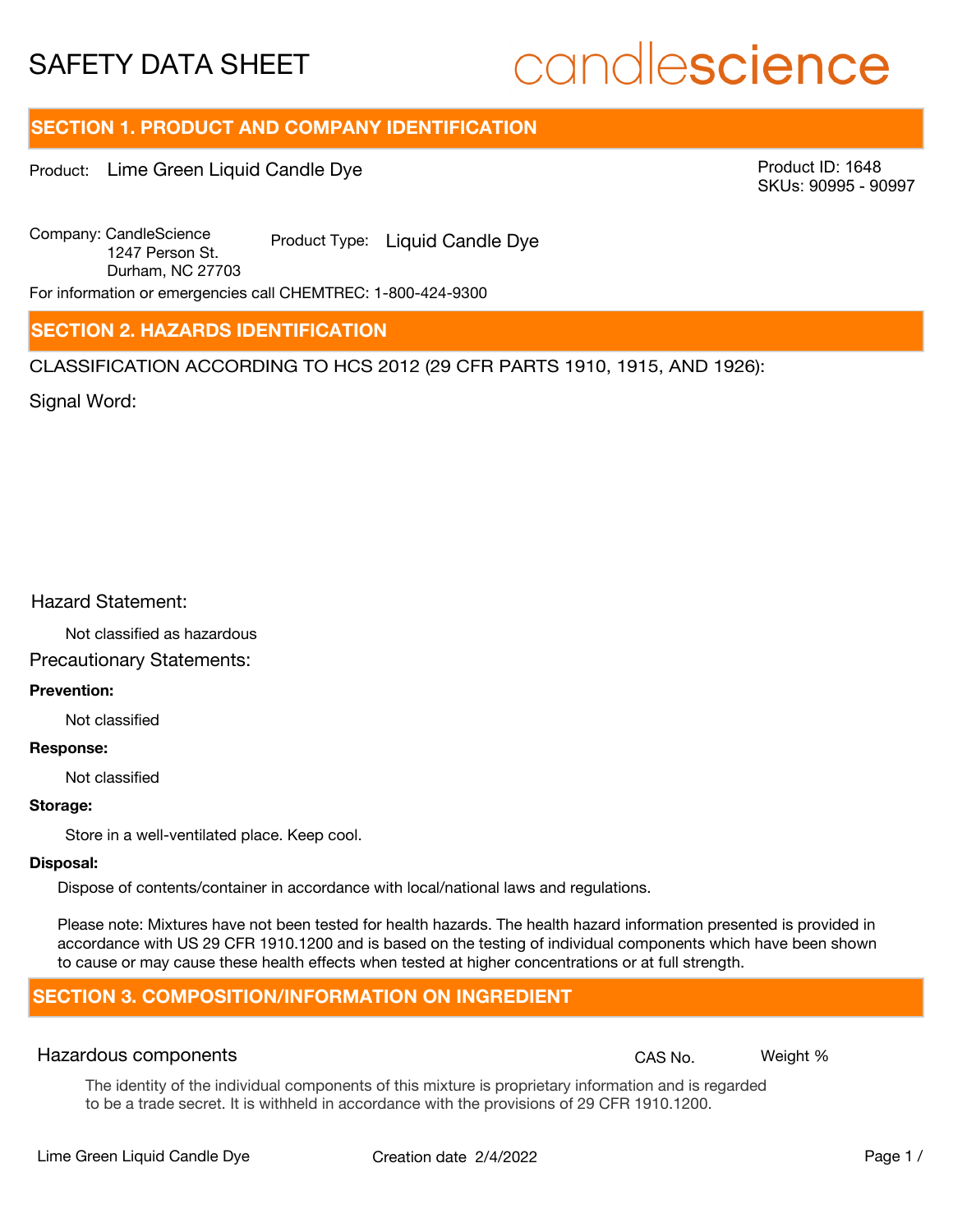# candlescience

## **SECTION 4. FIRST AID MEASURES**

## Inhalation:

Allow victim to breathe fresh air. Allow the victim to rest.

## Skin contact:

Remove affected clothing and wash all exposed skin area with mild soap and water, followed by warm water rinse. Eye contact:

Rinse immediately with plenty of water. Obtain medical attention if pain, blinking or redness persist.

## Ingestion:

Rinse mouth. Do NOT induce vomiting. Immediately call a POISON CENTER or doctor/physician. Obtain emergency medical attention.

## Most important symptoms:

Not expected to present a significant hazard under anticipated conditions of normal use.

Indication of immediate medical attention:

Treat symptomatically.

## General information:

Never give anything by mouth to an unconscious person. If you feel unwell, seek medical advice

## **SECTION 5. FIREFIGHTING MEASURES**

## Suitable extinguishing media:

Foam, carbon dioxide, dry chemical, water jet or spray.

## Unsuitable extinguishing media:

Gaseous extinguishing media are not to be used.

## Specific hazards:

During fire, gases hazardous to health may be formed. Do not allow run-off from fire fighting to enter drains or water courses.

## Special fire fighting procedures:

Wear self-contained breathing apparatus for firefighting. Move containers from fire area if it can be done safely. Use water spray jet to protect personnel and to cool endangered containers.

## **SECTION 6. ACCIDENTAL RELEASE MEASURES**

## Personal precautions, protective equipment and emergency procedures:

Evacuate personnel to safe areas. Remove all sources of ignition. Ensure adequate ventilation. Keep people away from and upwind of spill/leak. Wear appropriate protective equipment and clothing during clean-up.

## Environmental precautions:

Do not allow to enter into soil/subsoil. Do not allow to enter into surface water or drains. Dispose of in accordance with local regulations. Local authorities should be advised if significant spillage cannot be contained.

## Methods and materials for containment and cleaning up:

Soak up with inert absorbent material (e.g. sand, silica gel, vermiculite). Keep in suitable and closed containers for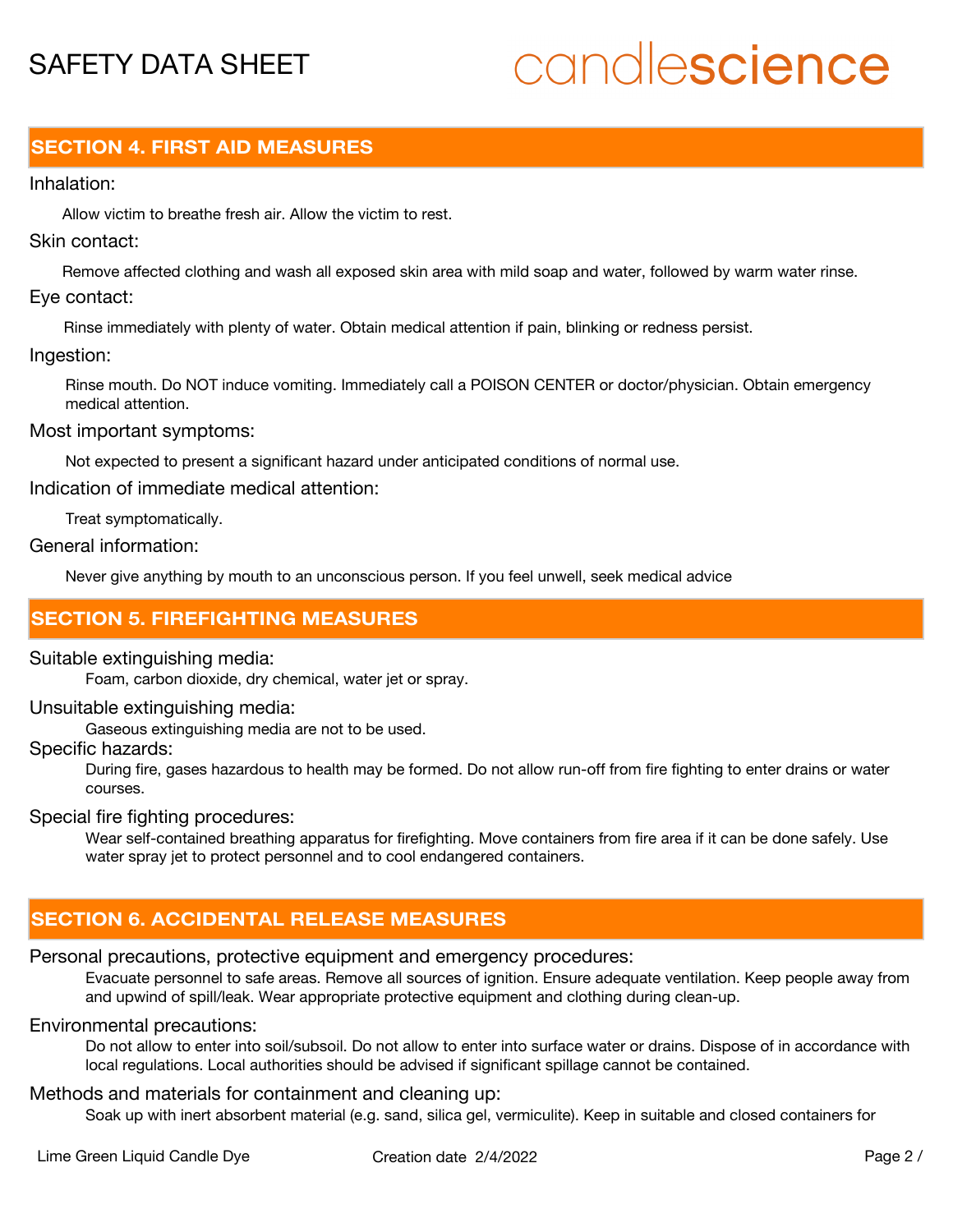# candlescience

disposal. Clean contaminated floors and objects thoroughly while observing environmental regulations.

## **SECTION 7. HANDLING AND STORAGE**

## Precautions for safe handling:

Avoid contact with skin and eyes. Avoid prolonged inhalation of vapors. Wash hands and other exposed areas with mild soap and water before eating, drinking or smoking and when leaving work. Handle in accordance with good industrial hygiene and safety practices.

## Conditions for safe storage, including any incompatibilities:

Store in tightly closed and upright container in a cool, dry, ventilated area. Store away from light, heat, and sources of ignition.

## **SECTION 8. EXPOSURE CONTROLS/PERSONAL PROTECTION**

## Exposure Guidelines:

## Appropriate Engineering Controls:

## **Ventilation:**

Use engineering controls to maintain airborne levels below exposure limit requirements or guidelines. If there are no applicable exposure limit requirements or guidelines, use only with adequate ventilation. Local exhaust ventilation may be necessary for some operations.

## Personal Protective Equipment:

## **Eye protection:**

Ensure that eyewash stations and safety showers are close to the workstation location. Chemical resistant goggles must be worn.

#### **Hand protection:**

Wear chemical resistant gloves suitable for this material as determined by a hazard assessment. Gloves should be discarded and replaced if there is any indication of degradation or chemical breakthrough.

#### **Skin and body protection:**

Wear protective clothing suitable for this material as determined by a hazard assessment.

### **Respiratory protection:**

Respiratory protection should be worn when workplace exposures exceed exposure limit requirements or guidelines. If there are no applicable exposure limits or guidelines, use an approved respirator where there is a potential for adverse effects, including but not limited to respiratory irritation or odor, where indicated or required by the exposure assessment. Selection of air-purifying or positive-pressure supplied air will depend on the results of the exposure assessment which includes an evaluation of the specific operations and the actual or potential airborne concentrations. The type of cartridge or filter to be used must be selected and approved for the chemical, class, or classes of chemicals likely to be encountered in the workplace. For emergency conditions, use an approved positive-pressure self-contained breathing apparatus.

#### **General hygiene considerations:**

Handle in accordance with good industrial hygiene and safety practice. Remove contaminated clothing and protective equipment before entering eating areas. Wash hands before breaks and immediately after handling the product.

## **SECTION 9. PHYSICAL AND CHEMICAL PROPERTIES**

Appearance: Liquid

Color: Blue Green

Lime Green Liquid Candle Dye Creation date 2/4/2022 Page 3 /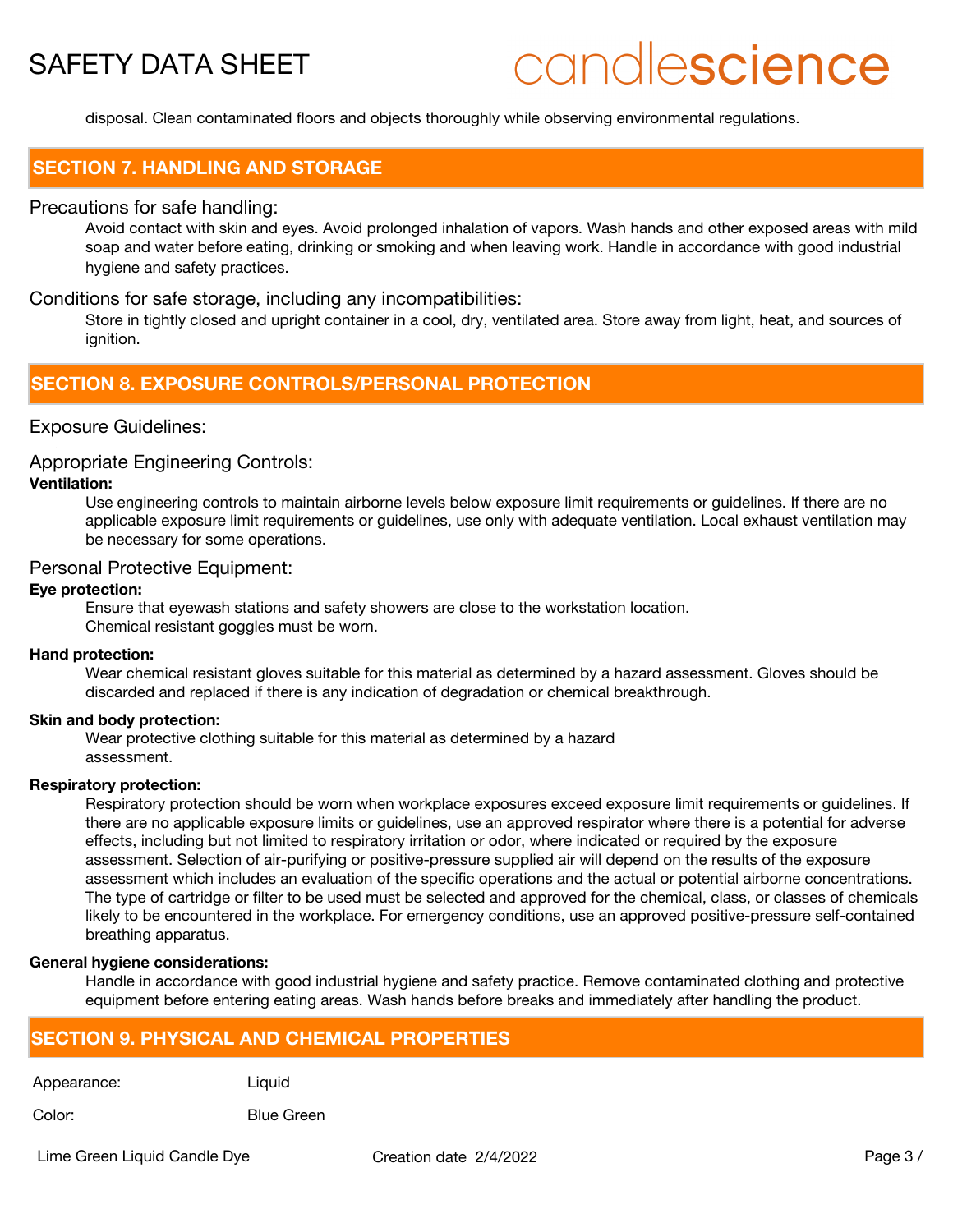| Odor:                                         | Characteristic                 |
|-----------------------------------------------|--------------------------------|
| Odor threshold:                               | N/A                            |
| pH:                                           | N/A                            |
| Melting point:                                | N/A                            |
| Boiling point:                                | N/A                            |
| Flashpoint:                                   | $>94$ °C<br>$\circ$ F<br>> 201 |
| Evaporation Rate (Butyl Acetate = 1): $N/A$   |                                |
| Flammability (solid, gas):                    | N/A                            |
| Upper lower flammability or explosive limits: | N/A                            |
| Vapor density (Air=1):                        | N/A                            |
| Vapor pressure:                               | N/A                            |
| Specific gravity (H2O=1):                     | N/A                            |
| Solubility in water:                          | N/A                            |
| Solubility in other solvents:                 | N/A                            |
| Partition coefficient: n-octanol/water:       | N/A                            |
| Auto-ignition temperature:                    | N/A                            |
| Decomposition temperature:                    | N/A                            |
| Kinematic viscosity:                          | N/A                            |
| Dynamic viscosity:                            | N/A                            |
| Explosive properties:                         | N/A                            |
| Oxidizing properties:                         | N/A                            |
| Refractive index:                             | N/A                            |

## **SECTION 10. STABILITY AND REACTIVITY**

## **Chemical stability:**

The product is stable and non-reactive under normal conditions of use, storage and transport.

## **Possibility of hazardous reactions:**

Material is stable under normal conditions.

## **Conditions to avoid:**

Heat, flames and sparks. Temperature extremes and direct sunlight.

## **Incompatible materials:**

Strong oxidizing agents. Strong acids. Strong Bases.

## **Hazardous decomposition products:**

No hazardous decomposition products are known.

## **SECTION 11. TOXICOLOGICAL INFORMATION**

# candlescience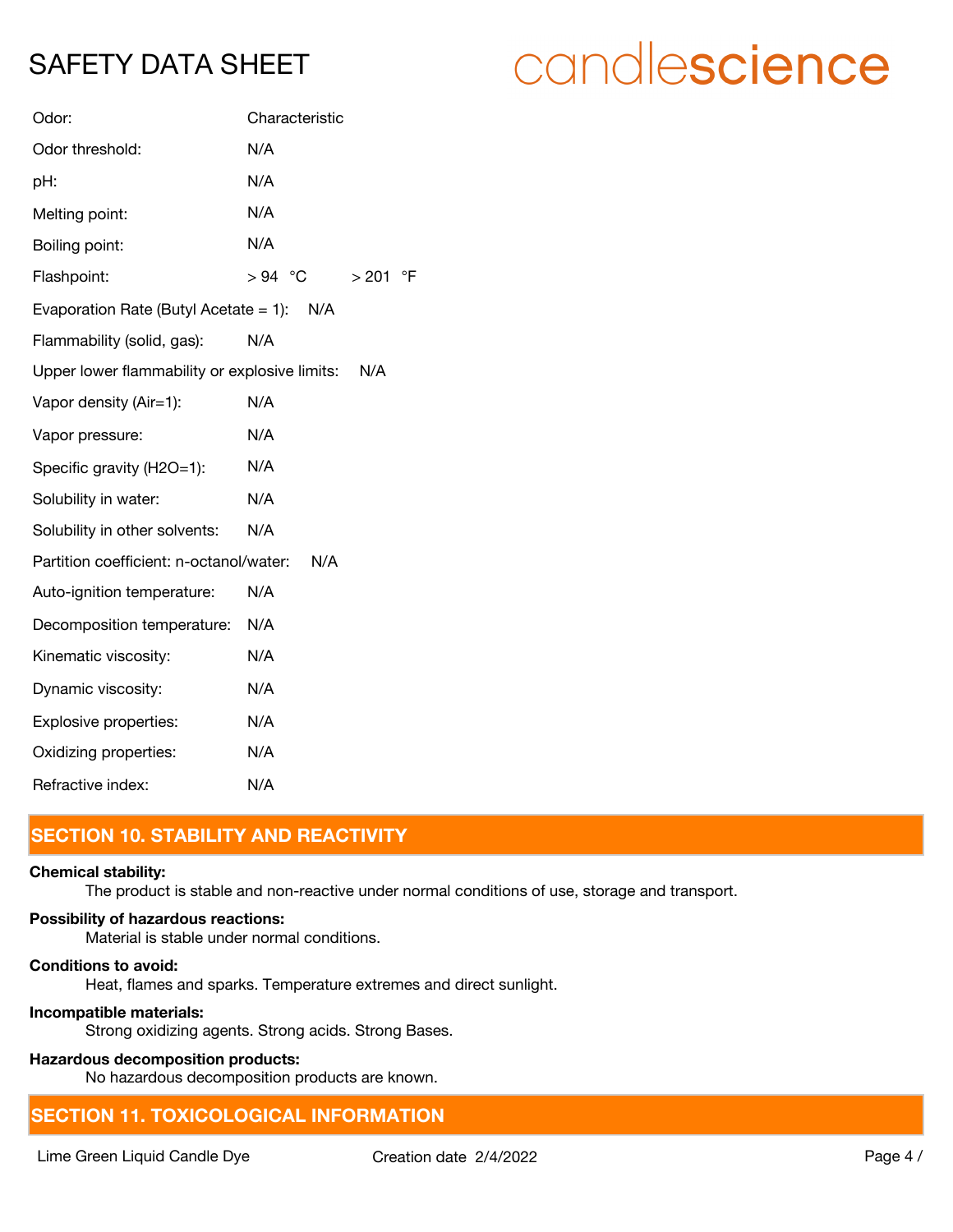# candlescience

#### **Acute oral toxicity:**

Not classified

## **Acute dermal toxicity:**

Not classified

## **Acute inhalation toxicity:**

Not classified

#### **Skin corrosion/irritation:**

Not classified

## **Serious eye damage/eye irritation:**

Not classified

### **Respiratory or skin sensitization:**

Not classified

## **Mutagenicity:**

Not classified

## **Reproductive toxicity:**

Not classified

## **Carcinogenicity:**

Not classified

Please note: Mixtures have not been tested for health hazards. The health hazard information presented is provided in accordance with US 29 CFR 1910.1200 and is based on the testing of individual components which have been shown to cause or may cause these health effects when tested at higher concentrations or at full strength.

## **SECTION 12. ECOLOGICAL INFORMATION**

## **Ecotoxicity:**

No additional information available

## **Persistence and Degradability:**

Not established

## **Bioaccumulation:**

Not established

## **Other Adverse Effects:**

Avoid release to the environment

## **SECTION 13. DISPOSAL CONSIDERATIONS**

Lime Green Liquid Candle Dye Creation date 2/4/2022 Page 5 /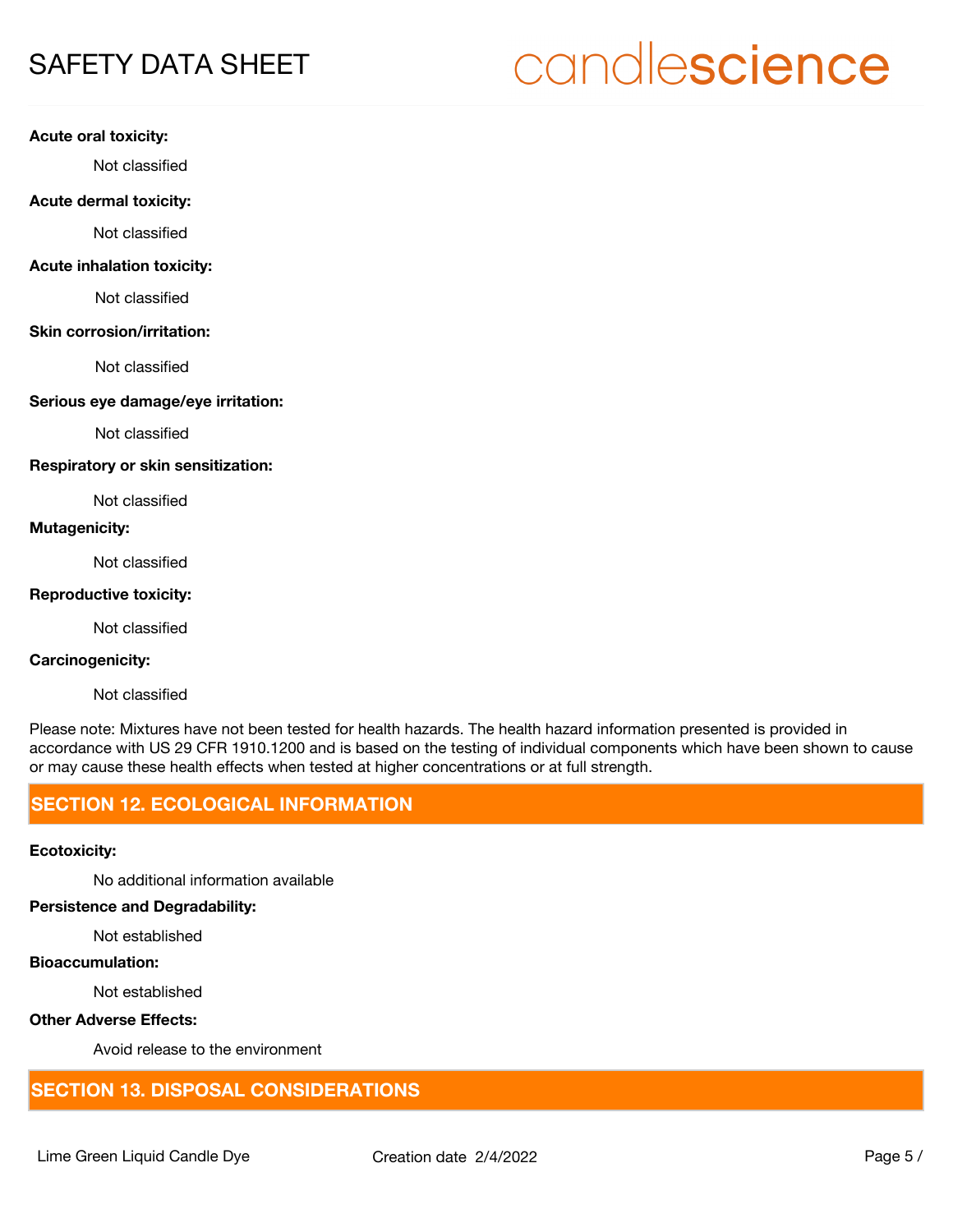# candlescience

### **Disposal instructions:**

Collect and reclaim or dispose in sealed containers at licensed waste disposal site. Do not allow this material to drain into sewers/water supplies. Do not contaminate ponds, waterways or ditches with chemical or used container. Dispose of contents/container in accordance with local/regional/national/international regulations.

#### **Local disposal regulations:**

Dispose in accordance with all applicable regulations.

#### **Hazardous waste code:**

The waste code should be assigned in discussion between the user, the producer and the waste disposal company.

#### **Waste from residues/unused products:**

Dispose of in accordance with local regulations. Empty containers or liners may retain some product residues. This material and its container must be disposed of in a safe manner.

#### **Contaminated packaging:**

Since emptied containers may retain product residue, follow label warnings even after container is emptied. Empty containers should be taken to an approved waste handling site for recycling or disposal.

| <b>SECTION 14. TRANSPORT INFORMATION</b> |                             |
|------------------------------------------|-----------------------------|
| <b>IATA UN Number:</b>                   | Not regulated for transport |
| <b>IATA UN Proper Shipping Name:</b>     |                             |
| <b>IATA Transport Hazard Class:</b>      |                             |
| <b>IATA Packing group:</b>               |                             |
| <b>IATA Environmental Hazards:</b>       |                             |
| <b>IATA ERG Codes:</b>                   |                             |
| <b>IATA Special Precautions:</b>         |                             |
| <b>IATA Other Information:</b>           |                             |
| <b>IMDG UN Number:</b>                   | Not regulated for transport |
| <b>IMDG UN Proper Shipping Name:</b>     |                             |
| <b>IMDG Transport Hazard Class:</b>      |                             |
| <b>IMDG Packing Group:</b>               |                             |
| <b>IMDG Environmental Hazards:</b>       |                             |
| <b>IMDG EMS:</b>                         |                             |
| <b>IMDG Special Precautions:</b>         |                             |
| <b>IMDG Transport in Bulk:</b>           |                             |

## **SECTION 15. REGULATORY INFORMATION**

#### **California Proposition 65 List:**

This material is not known to contain any chemicals currently listed as carcinogens or reproductive toxins.

### **SARA 302 Components:**

Lime Green Liquid Candle Dye Creation date  $2/4/2022$  Page 6 /